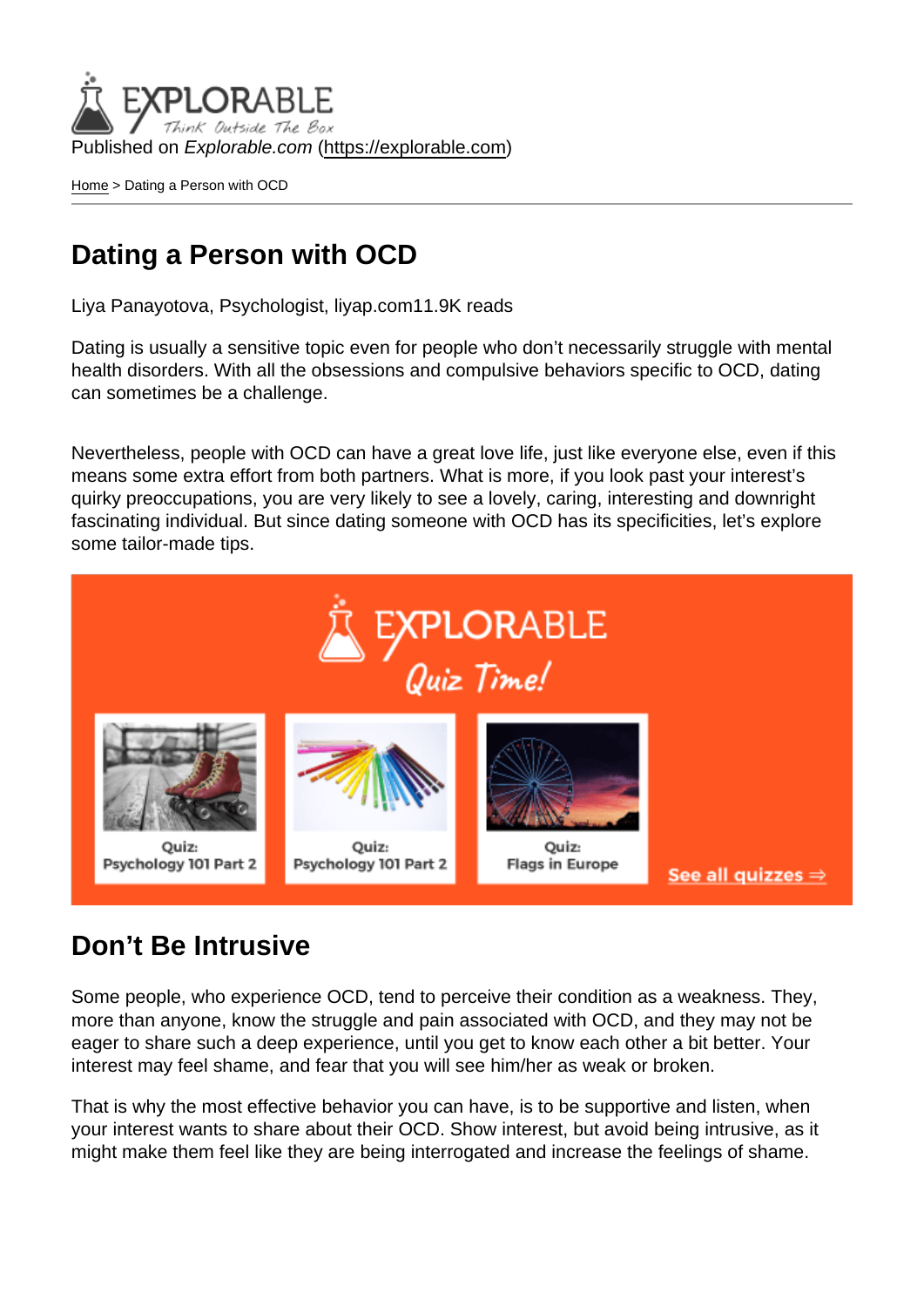# **Remain Calm**

In some cases, preoccupations can be so dominant, that it may be virtually impossible to hide them. For instance, if your date starts arranging the flatware in a different order, avoid having a strong reaction, as it can only increase the awkwardness of the situation. In most cases he/she will tell you about these uncontrollable compulsions and if not, you can politely ask.

Keep in mind that no matter how unconventional or eccentric his/her obsessions may seem, a strongly negative reaction on your part can only exasperate the situation.

## **Be Patient**

Suppose you're already in a relationship with someone who's struggling with OCD. Sometimes it can be extremely difficult, given the fact that his/her obsessions can often interfere with your life as well. For instance, it's hard to enjoy a nice dinner when your partner has to go to the bathroom every 10 minute to wash their hands.

Patience is key, when dating a great person who happens to have OCD. It is important to stay focused on what attracted you to your partner, and try to work on the issue together. If your partner is willing to change and work on their issues, your patience will serve as extra dose of encouragement.

### **Be Understanding**

It's difficult to be patient without being understanding. Knowing what OCD is will change your perspective and help you get less frustrated with your partner, because you will understand them much better. Educating yourself about OCD, which you can do with the help of this course, will help you be more empathetic and try to see the worlds through his/her eyes. Try to put yourself in your partner's shoes and imagine how it must feel like to constantly struggle with obsessive thoughts. Consider the disappointment that your partner might fell, whenever their compulsive behavior interferes with your relationship.

OCD is never easy to manage, but it could be less painful when you face it as a couple.

## **Be Open and Listen**

A healthy couple is one in which both partners discuss their issues in a friendly and open manner. If your partner feels confident enough to openly talk about their OCD, the best thing to do is listen carefully and actively. Just like reading or writing, listening is a skill that takes time and practice to master. Most people listen not to understand, but to reply. The end result is that the partner feels misunderstood or even ignored.